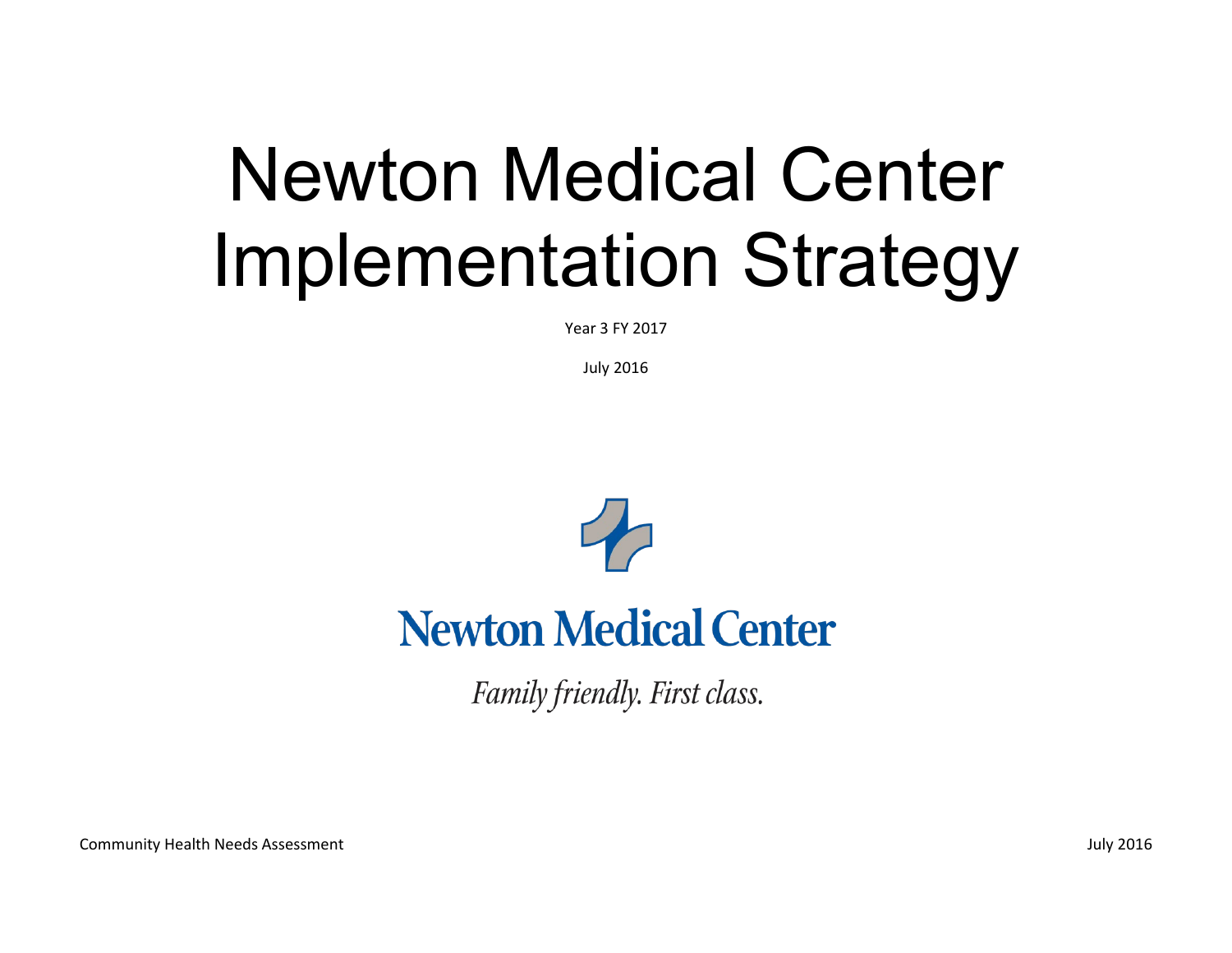| <b>PRIORITY</b>   | <b>STRATEGIES</b>                           | <b>INPUTS</b>            | <b>ACTIVITIES</b>                               | <b>OUTPUTS</b>                                |              |                  | <b>IMPACT</b>                                  |
|-------------------|---------------------------------------------|--------------------------|-------------------------------------------------|-----------------------------------------------|--------------|------------------|------------------------------------------------|
|                   |                                             | <b>Resources</b>         |                                                 | Short-term                                    | Intermediate | <b>Long Term</b> | By June 30, 2020,                              |
|                   |                                             | People                   |                                                 | (Year 1)                                      | (Year 2)     | (Year 3)         |                                                |
| Improve           | <b>Reduce</b>                               | Generations              | <b>Expand Caregiver</b>                         | Secure a consistent                           |              |                  |                                                |
|                   | <b>Barriers</b>                             | Social<br>Worker         | Support                                         | place to meet with                            |              |                  |                                                |
| Well-Being/       |                                             |                          |                                                 | easy access for<br>elderly patients           |              |                  |                                                |
|                   |                                             |                          |                                                 |                                               |              |                  |                                                |
| <b>Mental</b>     |                                             |                          |                                                 |                                               |              |                  |                                                |
| Health/           | <b>Enhance Skills</b>                       | Director of              | <b>Expand Better</b>                            | Investigate methods                           |              |                  | Decrease the                                   |
|                   |                                             | Therapy                  | Breather's Group                                | to increase                                   |              |                  | percentage of adults                           |
| <b>Behavioral</b> |                                             | <b>Services</b>          |                                                 | participation and<br>referrals to this        |              |                  | reporting physical or                          |
| Health            |                                             |                          |                                                 | program                                       |              |                  | mental health kept                             |
|                   |                                             |                          |                                                 |                                               |              |                  | them from doing usual                          |
|                   |                                             |                          |                                                 |                                               |              |                  | activities (self-care,<br>work, recreation) in |
|                   | Provide                                     | Chief                    | Reduce the number of                            | <b>Expand participants</b>                    |              |                  | the past 30 days from                          |
|                   | <b>Support and</b><br><b>Enhance Skills</b> | Medical                  | bone fractures through                          | enrolled by                                   |              |                  | 25.8% to 24.8% as                              |
|                   |                                             | Officer                  | Own the Bone Program                            | identifying potential<br>participants through |              |                  | reported by the                                |
|                   |                                             |                          |                                                 | the ED                                        |              |                  | <b>Kansas Behavioral</b>                       |
|                   |                                             |                          |                                                 |                                               |              |                  | <b>Risk Factor</b>                             |
|                   |                                             |                          |                                                 |                                               |              |                  | <b>Surveillance System.</b>                    |
|                   |                                             |                          |                                                 |                                               |              |                  |                                                |
|                   | Provide<br><b>Support and</b>               | Population<br>Management | Incorporate a Palliative<br>Care program at our | Investigate models<br>and develop a plan      |              |                  |                                                |
|                   | <b>Enhance Skills</b>                       | APRN and                 | hospital                                        |                                               |              |                  |                                                |
|                   |                                             | <b>Chief Clinical</b>    |                                                 |                                               |              |                  |                                                |
|                   |                                             | Officer                  |                                                 |                                               |              |                  |                                                |
|                   |                                             |                          |                                                 |                                               |              |                  |                                                |
|                   | Provide<br><b>Support and</b>               | Chief                    | Reduce the number of                            | <b>Expand participants</b><br>enrolled by     |              |                  | <b>Define our Community</b>                    |
|                   | <b>Enhance Skills</b>                       | Medical<br>Officer       | community falls through<br>Own the Bone Program | identifying potential                         |              |                  | <b>Wide Falls program</b>                      |
|                   |                                             |                          |                                                 | participants through                          |              |                  | and develop                                    |
|                   |                                             |                          |                                                 | the ED                                        |              |                  | meaningful metrics                             |
|                   |                                             |                          |                                                 |                                               |              |                  | and targets.                                   |
|                   |                                             |                          |                                                 |                                               |              |                  |                                                |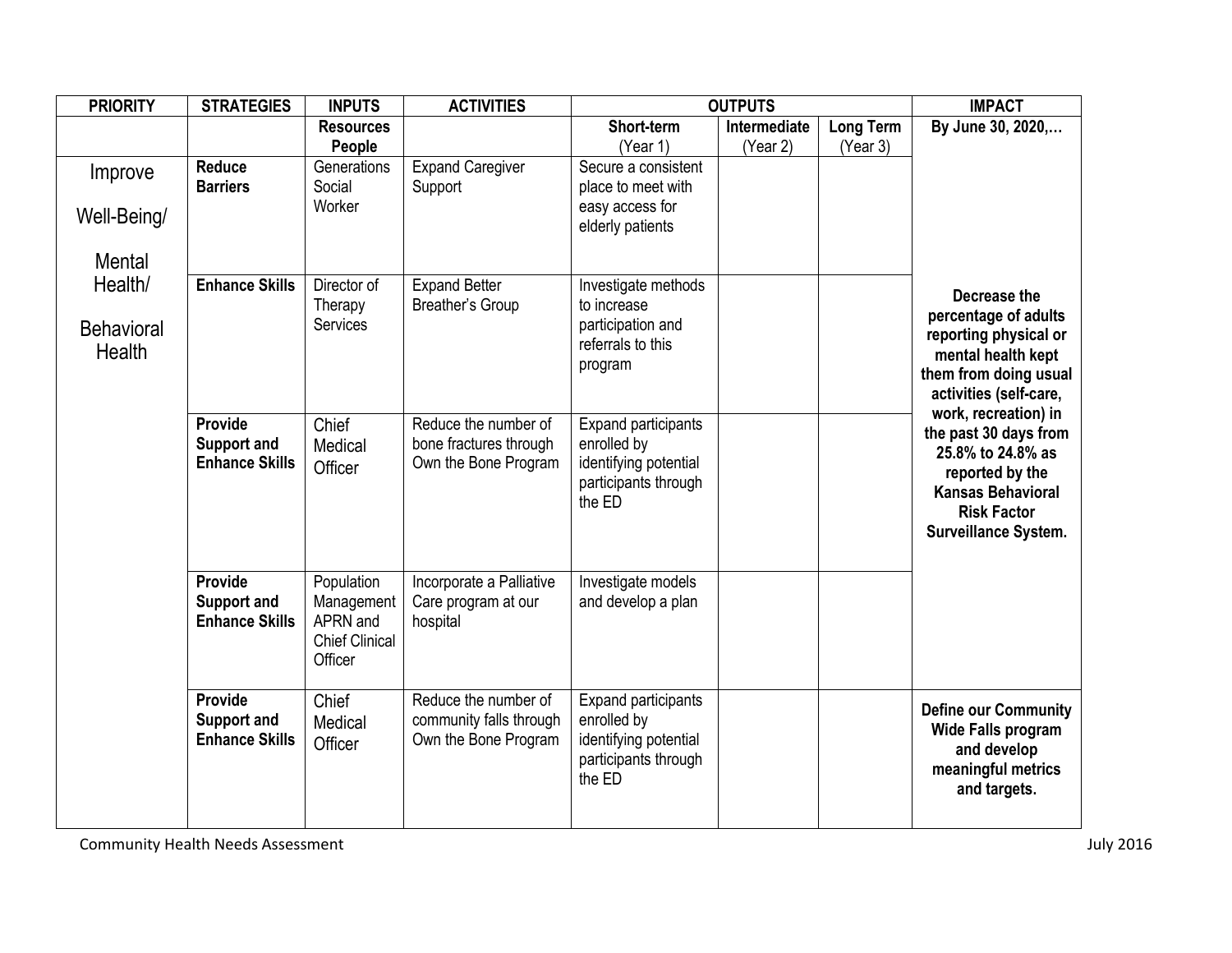| Improve<br>Well-Being/<br>Mental<br>Health/<br><b>Behavioral</b><br><b>Health</b> | Provide<br><b>Education</b>      | Population<br>Management<br><b>APRN</b>                          | Incorporate an<br>education program on<br>falls in our community                             | Develop and<br>implement a<br>community falls<br>education program                   |  |                                                                                                                                                        |
|-----------------------------------------------------------------------------------|----------------------------------|------------------------------------------------------------------|----------------------------------------------------------------------------------------------|--------------------------------------------------------------------------------------|--|--------------------------------------------------------------------------------------------------------------------------------------------------------|
|                                                                                   | Provide<br><b>Information</b>    | Quality and<br>Analytics                                         | Make Education on the<br>safety and benefit of<br>immunizations available<br>to our patients | Find and adopt a<br>current resource for<br>distribution to our<br>patients          |  | Increase the<br>percentage of adults<br>who get an annual flu<br>vaccination from                                                                      |
|                                                                                   | <b>Reduce</b><br><b>Barriers</b> | Quality and<br>Analytics,<br>Clinical<br>Informatics,<br>Clinics | Use new EMR platform<br>to better communicate<br>and capture vaccination<br>status           | Share, by provider,<br>how we do on<br>capturing and<br>providing the<br>vaccination |  | 46.9% to 48.9% as<br>reported by the<br><b>Kansas Behavioral</b><br><b>Risk Factor</b><br>Surveillance System.                                         |
| Prevent<br>&<br>Manage<br>Chronic<br><b>Disease</b>                               | Change<br><b>Consequence</b>     | Chief<br>Medical<br>Officer                                      | Implement a "no<br>tobacco" policy before<br>elective surgery                                | Investigate who is<br>currently doing this<br>and feasibility of<br>spread           |  | Decrease the rate of<br>smoking from 13.1%<br>to 12.1% as reported<br>by the Kansas<br><b>Behavioral Risk</b><br><b>Factor Surveillance</b><br>System. |

Community Health Needs Assessment July 2016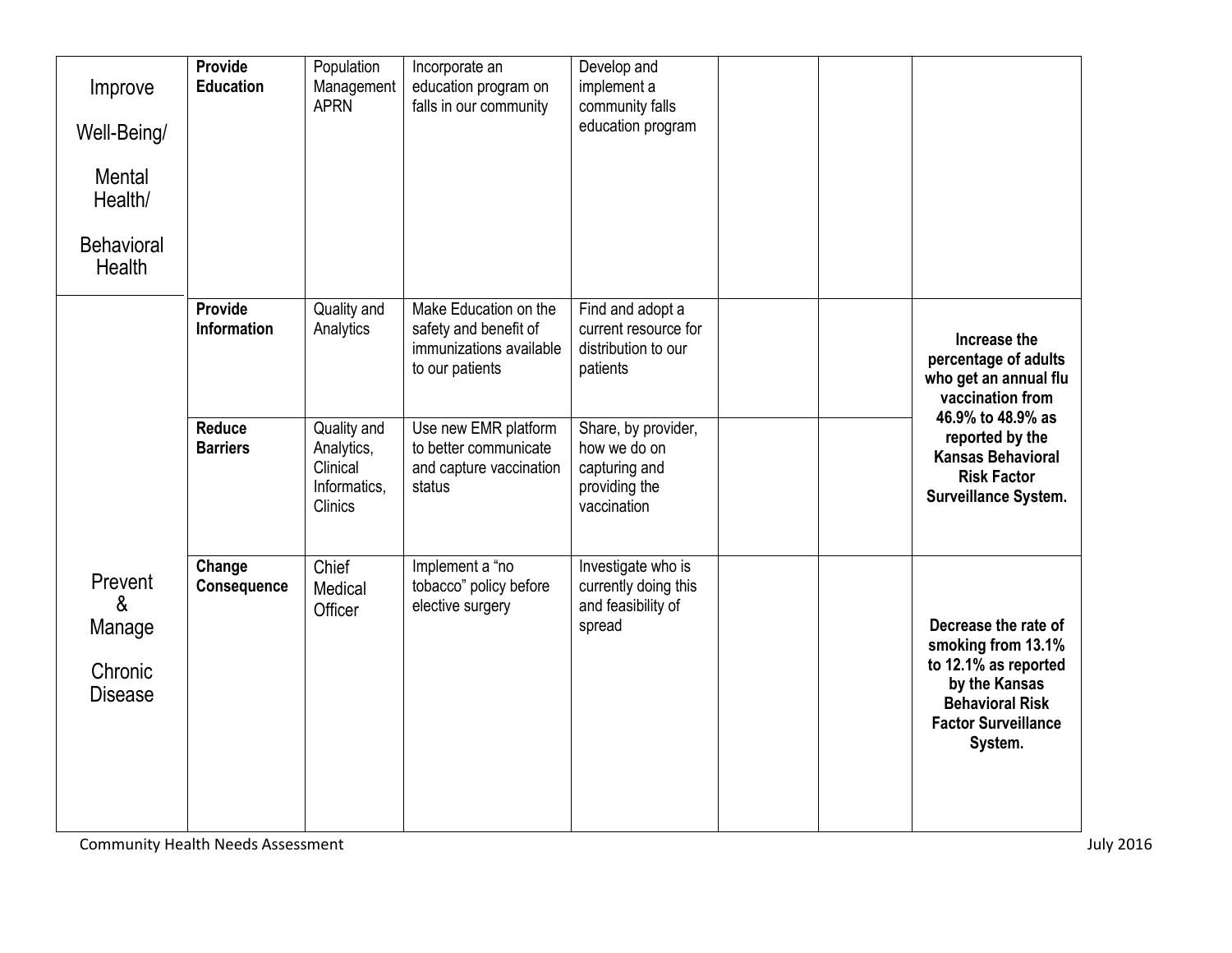|                                                     | <b>Reduce</b><br><b>Barriers</b>                       | Quality and<br>Analytics,<br>Clinical<br>Informatics.<br><b>Clinics</b> | Use new EMR platform<br>to better communicate<br>and capture smoking<br>status and intervention | Share, by provider,<br>how we do on<br>capturing smoking<br>status and using<br>interventions |  |                                                                                                                                      |
|-----------------------------------------------------|--------------------------------------------------------|-------------------------------------------------------------------------|-------------------------------------------------------------------------------------------------|-----------------------------------------------------------------------------------------------|--|--------------------------------------------------------------------------------------------------------------------------------------|
|                                                     | <b>Provide</b><br><b>Support</b>                       | Respiratory<br>Therapy and<br>Quality and<br>Analytics                  | Increase impact on<br>NMC patients of<br>intervention for tobacco<br>users                      | Begin tracking<br>follow-up with<br>KanQuit to<br>understand impact                           |  |                                                                                                                                      |
| Prevent<br>&<br>Manage<br>Chronic<br><b>Disease</b> | <b>Enhance</b><br><b>Access</b>                        | Director of<br>Therapy<br><b>Services</b>                               | Utilize Pulmonologist to<br>address chronic<br>disease prevention and<br>management             | Partner with<br>Pulmonologist to<br>define/develop goals                                      |  |                                                                                                                                      |
|                                                     | <b>Reduce</b><br><b>Barriers</b>                       | Manager of<br>Case<br>Management                                        | <b>Reduce Sepsis</b><br>Readmissions                                                            | <b>Include Sepsis</b><br>discharges in the<br>Right On Track<br>program                       |  | <b>Reduce Sepsis</b><br><b>Readmissions to</b><br><b>Newton Medical</b><br>Center from 19% to                                        |
|                                                     |                                                        |                                                                         |                                                                                                 | Incorporate Sepsis<br>focus into<br><b>Transitional Care</b><br><b>Task Force</b>             |  | 13% as reported by<br><b>NMC Case</b><br><b>Management</b>                                                                           |
|                                                     | <b>Enhance Skills</b><br>and Provide<br><b>Support</b> | <b>Diabetes</b><br>Educator                                             | Reduce overall<br>Hemoglobin A1C                                                                | <b>Focus Diabetes</b><br>Education on<br>reductions of<br>hemoglobin A1C                      |  | Decrease average<br>follow-up Hemoglobin<br>A1C for patients who<br>participate in our<br>diabetes education<br>program from 8.8% to |

Community Health Needs Assessment July 2016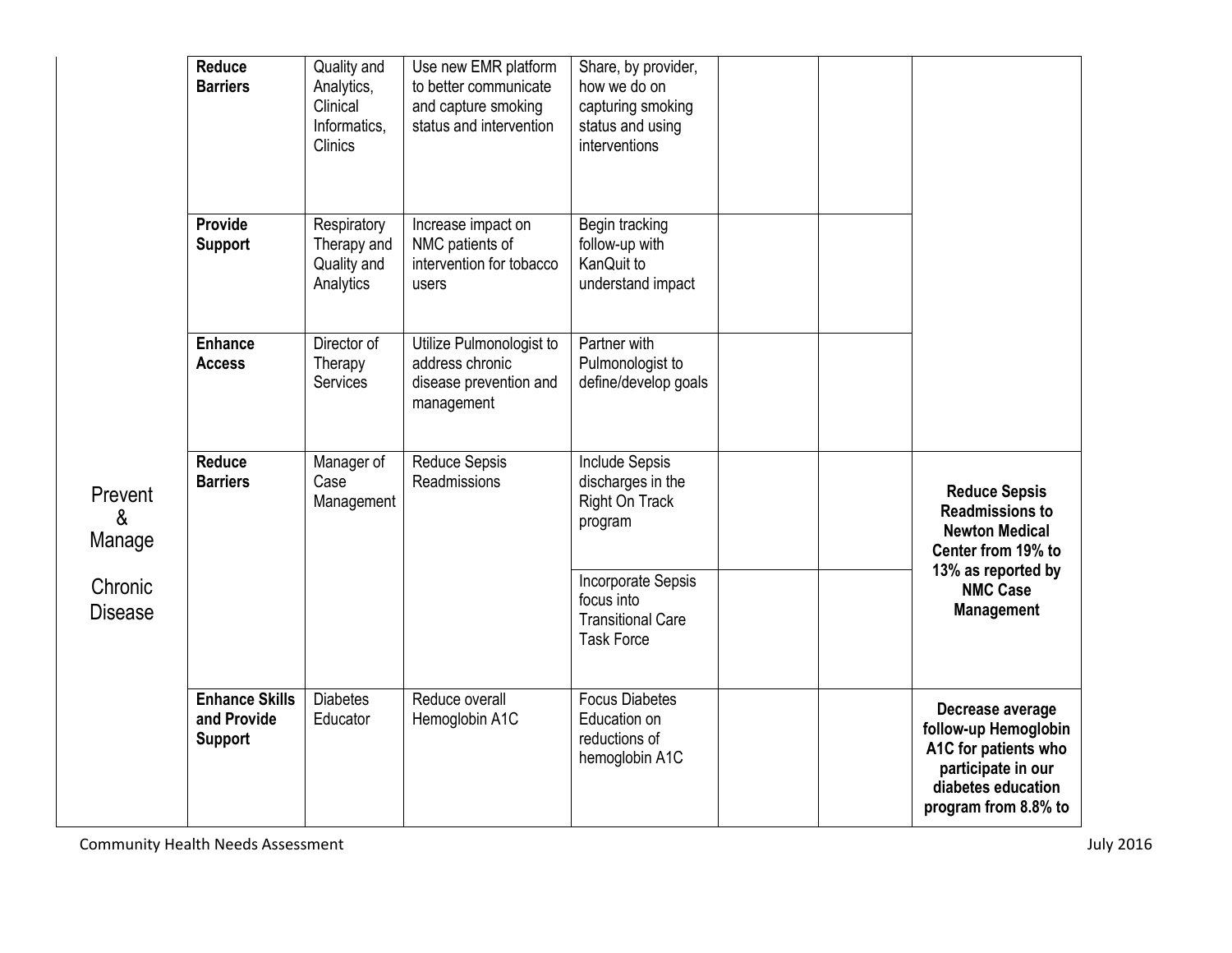|                                  |                               |                                                                       |                                                                                               |  | 7.0% as reported by<br>our Diabetes Educator                                                                                                                                                                                    |
|----------------------------------|-------------------------------|-----------------------------------------------------------------------|-----------------------------------------------------------------------------------------------|--|---------------------------------------------------------------------------------------------------------------------------------------------------------------------------------------------------------------------------------|
| <b>Increase</b><br><b>Access</b> | Chief<br>Operating<br>Officer | NMC and YMCA to<br>develop a medically-<br>based partnership<br>model | Investigate feasibility<br>and existing models,<br>pursue grant funding<br>and develop a plan |  | Increase the<br>percentage of adults<br>meeting the weekly<br>physical activity<br>recommendation from<br>17.1% to 19.1% as<br>reported by the<br><b>Kansas Behavioral</b><br><b>Risk Factor</b><br><b>Surveillance System.</b> |

| Develop<br>Viable<br>Transportation<br>Options for<br><b>Health Needs</b> | Change<br><b>Physical</b><br><b>Design</b> | Provider<br><b>Services</b><br>Manager | <b>Walking Path</b><br>Expansion                                                                   | Investigate<br>feasibility, pursue<br>grant funding and<br>develop a plan |  | *Decrease gaps in<br>wellness<br><b>Opportunities for</b><br>those covered by our<br>insurance from 58% to<br>the Norm as reported<br>by our third-party<br>insurance<br>administrator.<br>Increase the<br>percentage of adults<br>meeting the weekly<br>physical activity<br>recommendation from<br>17.1% to 19.1% as<br>reported by the<br><b>Kansas Behavioral</b><br><b>Risk Factor</b><br><b>Surveillance System.</b> |
|---------------------------------------------------------------------------|--------------------------------------------|----------------------------------------|----------------------------------------------------------------------------------------------------|---------------------------------------------------------------------------|--|----------------------------------------------------------------------------------------------------------------------------------------------------------------------------------------------------------------------------------------------------------------------------------------------------------------------------------------------------------------------------------------------------------------------------|
|                                                                           | Change<br><b>Physical</b><br><b>Design</b> | Provider<br><b>Services</b><br>Manager | Partner with Eagle<br>Scouts to build nesting<br>boxes for geese to<br>improve path<br>maintenance | Investigate<br>feasibility, pursue<br>grant funding and<br>develop a plan |  |                                                                                                                                                                                                                                                                                                                                                                                                                            |
|                                                                           | Change<br><b>Physical</b><br>Design        | Provider<br><b>Services</b><br>Manager | Improve the<br>appearance of the<br>walking paths to<br>encourage use                              | Investigate<br>feasibility, pursue<br>grant funding and<br>develop a plan |  |                                                                                                                                                                                                                                                                                                                                                                                                                            |
|                                                                           | Change<br><b>Physical</b><br><b>Design</b> | Provider<br><b>Services</b><br>Manager | NMC Farmland use to<br>support patient<br>therapies                                                | Investigate<br>feasibility, pursue<br>grant funding and<br>develop a plan |  |                                                                                                                                                                                                                                                                                                                                                                                                                            |